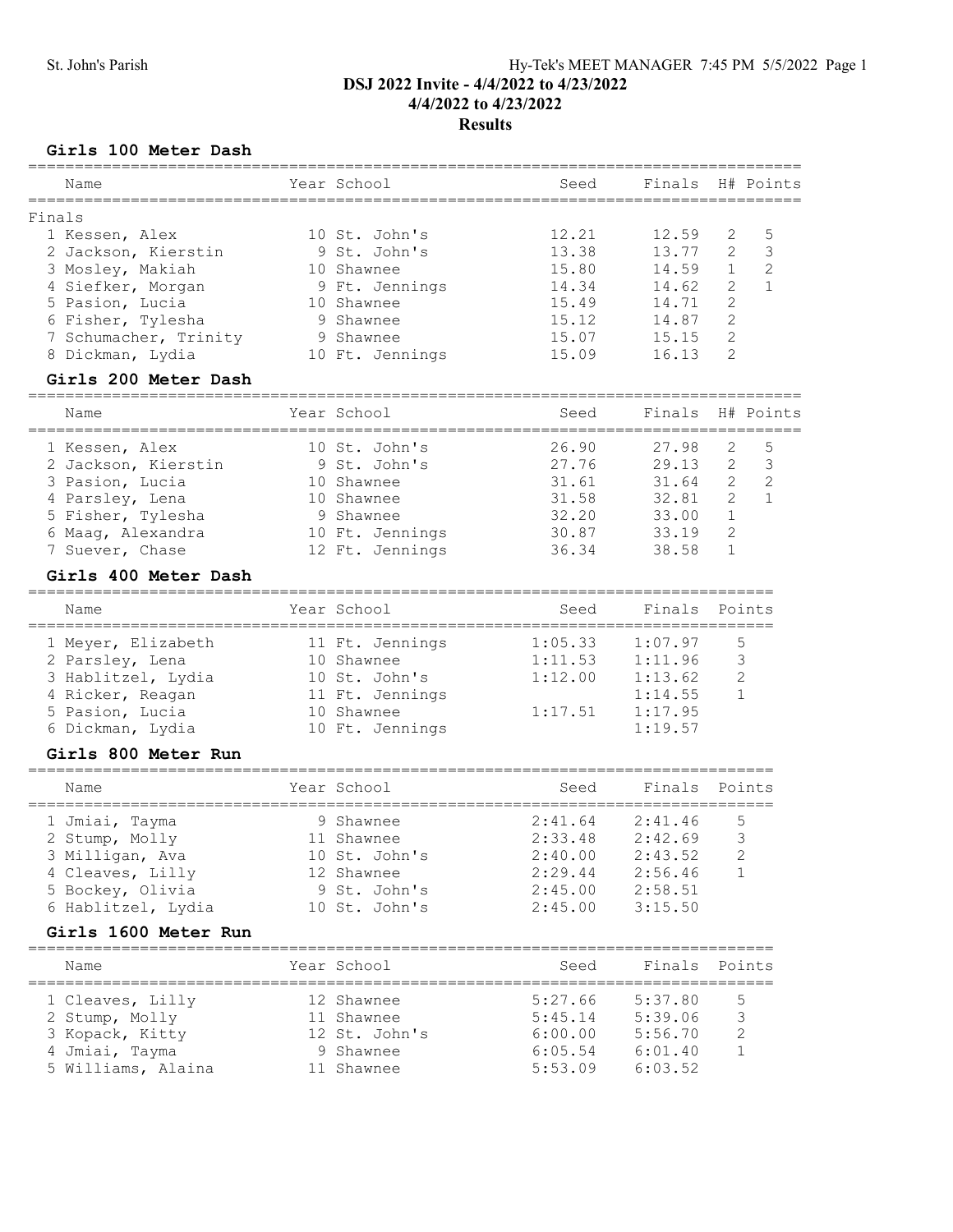# St. John's Parish Hy-Tek's MEET MANAGER 7:45 PM 5/5/2022 Page 2 DSJ 2022 Invite - 4/4/2022 to 4/23/2022 4/4/2022 to 4/23/2022 Results

| Girls 1600 Meter Run<br>6 Rohr, Brezlynn<br>7 Vega-Ortiz, Amelia<br>Girls 3200 Meter Run                                    | 9 St. John's<br>10 Shawnee                                           | 6:15.00<br>6:55.37                                                    | 6:09.32<br>6:54.67                           |                              |
|-----------------------------------------------------------------------------------------------------------------------------|----------------------------------------------------------------------|-----------------------------------------------------------------------|----------------------------------------------|------------------------------|
| Name                                                                                                                        | Year School                                                          | Seed                                                                  | Finals                                       | Points                       |
| 1 Williams, Alaina<br>2 Jmiai, Tayma<br>3 Milligan, Ava<br>4 Vega-Ortiz, Amelia<br><b>Girls 100 Meter Hurdles</b>           | 11 Shawnee<br>9 Shawnee<br>10 St. John's<br>10 Shawnee               | 12:18.04<br>13:15.00<br>15:10.33                                      | 12:34.01<br>13:18.73<br>13:23.14<br>14:47.00 | 5<br>3<br>2<br>$\mathbf{1}$  |
| Name                                                                                                                        | Year School                                                          | Seed                                                                  | Finals                                       | Points                       |
| 1 Green, Karrington<br>2 Smith, Zoe<br>3 Hines, Alivia<br>4 Mosley, Makiah<br>5 Warner, Madeline<br>Girls 300 Meter Hurdles | 12 Shawnee<br>12 Shawnee<br>10 St. John's<br>10 Shawnee<br>9 Shawnee | 16.26<br>17.36<br>19.27<br>21.49<br>21.94<br>------------------------ | 16.82<br>17.83<br>18.95<br>21.34<br>21.97    | 5<br>3<br>2<br>$\mathbf{1}$  |
| Name                                                                                                                        | Year School                                                          | Seed                                                                  | Finals                                       | Points                       |
| 1 Smith, Zoe<br>2 Von Sossan, Rachel 11 Ft. Jennings<br>3 Bockey, Olivia<br>4 Mosley, Makiah<br>Girls 4x100 Meter Relay     | 12 Shawnee<br>9 St. John's<br>10 Shawnee                             | 51.12<br>52.05<br>54.81<br>1:02.66                                    | 54.44<br>54.88<br>57.67<br>1:03.97           | 5<br>-3<br>2<br>$\mathbf{1}$ |
| School                                                                                                                      |                                                                      | Seed                                                                  | Finals                                       | Points                       |
| 1 Shawnee<br>$\mathsf{A}$<br>1) Richardson, Mariah 12<br>3) Smith, Zoe 12                                                   |                                                                      | 55.35<br>2) Pearson, Ania 11<br>4) Best, Zoe 10                       | 55.40                                        | 5                            |
| 2 Shawnee 'B'<br>1) Pasion, Lucia 10<br>3) Dunlap, Elizabeth 10                                                             |                                                                      | 56.48<br>2) Mosley, Makiah 10<br>4) Schumacher, Trinity 9             | 58.62                                        | 3                            |
| 3 Ft. Jennings 'A'<br>1) Liebrecht, Taylor 11<br>3) Ricker, Reagan 11<br>4 St. John's 'A'                                   |                                                                      | 57.78<br>2) Maag, Alexandra 10<br>4) Siefker, Morgan 9<br>1:10.00     | 59.78<br>1:03.68                             | 2                            |
| 1) Ferguson, Aliah 9<br>3) Hines, Alivia 10<br>Girls 4x200 Meter Relay                                                      |                                                                      | 2) Schneer, Emma 10<br>4) Kessen, Alex 10                             |                                              |                              |
| School                                                                                                                      |                                                                      | Seed                                                                  | Finals                                       | Points                       |
| $^{\mathsf{T}}$ $\mathbb{A}$ $^{\mathsf{T}}$<br>1 Shawnee<br>1) Best, Zoe 10<br>3) Smith, Zoe 12                            |                                                                      | 1:56.89<br>2) Green, Karrington 12<br>4) Pearson, Ania 11             | 1:55.43                                      | 5                            |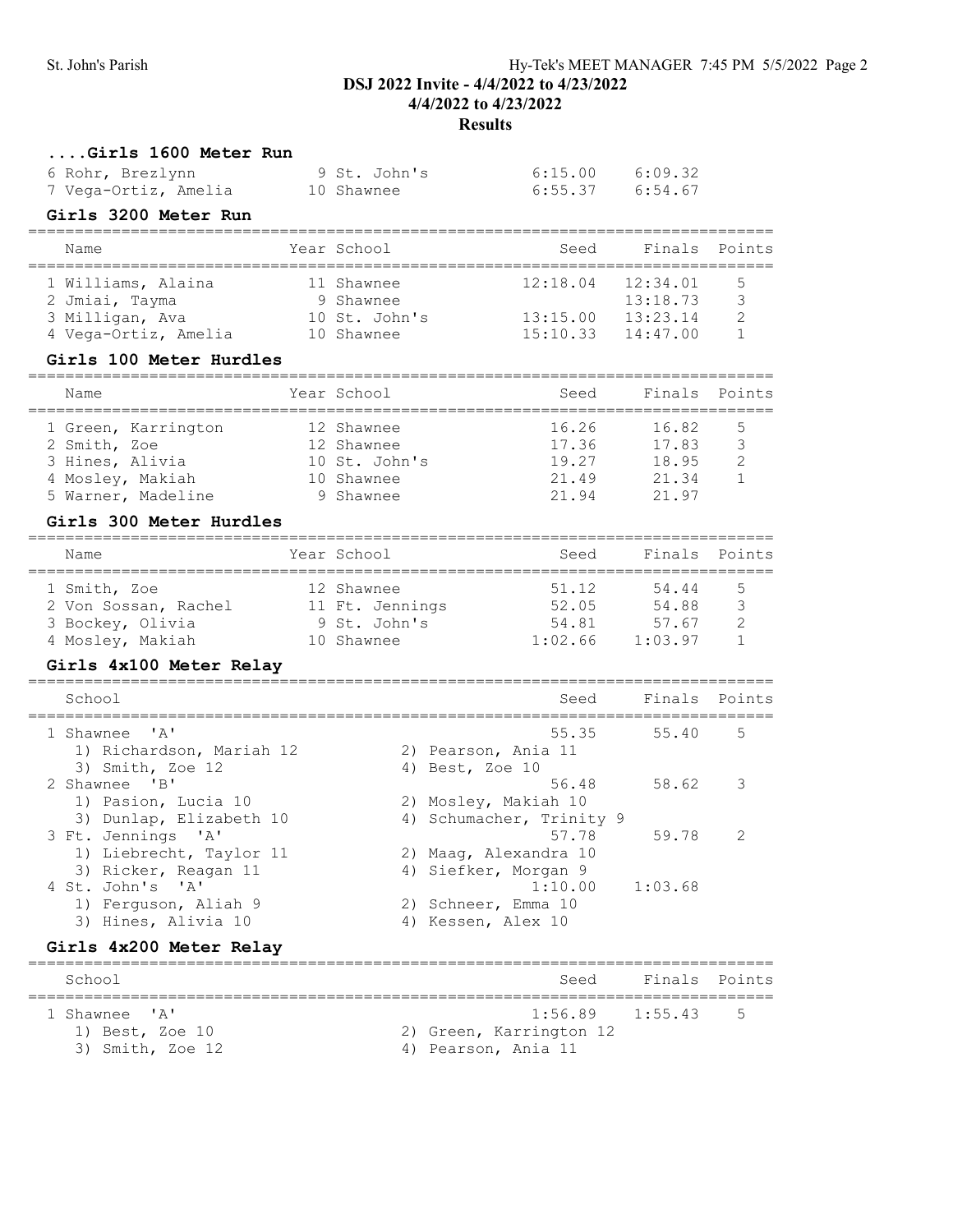### 4/4/2022 to 4/23/2022 Results

### ....Girls 4x200 Meter Relay

2 Ft. Jennings 'A' 2:03.68 2:06.94 3

- 1) Liebrecht, Taylor 11 2) Von Sossan, Rachel 11 3) Ricker, Reagan 11 4) Meyer, Elizabeth 11
	- Girls 4x400 Meter Relay
- ================================================================================ School Seed Finals Points ================================================================================ 1 Shawnee 'A' 4:28.30 4:42.27 5 1) Best, Zoe 10 2) Cleaves, Lilly 12 3) Green, Karrington 12 (a) Pearson, Ania 11 2 Ft. Jennings 'A' 31.67 4:31.67 4:48.58 3 1) Maag, Alexandra 10 2) Liebrecht, Taylor 11 3) Von Sossan, Rachel 11 4) Meyer, Elizabeth 11 Girls 4x800 Meter Relay

### ================================================================================ School School Seed Finals Points ================================================================================ 1 St. John's 'A' 1) Bockey, Olivia 9 2) Kopack, Kitty 12 3) Rohr, Brezlynn 9 1988 (4) Milligan, Ava 2 Shawnee 'A' 10:47.90 10:59.40 3 1) Jmiai, Tayma 9 2) Stump, Molly 11 3) Williams, Alaina 11 4) Cleaves, Lilly 12 3 Ft. Jennings 'A' 11:50.86 12:56.94 2 1) Maag, Alexandra 10 2) Suever, Chase 12 3) Webken, Sylvia 10 4) Meyer, Elizabeth 11

### Girls High Jump

| Name                                                                                                                                     | Year School                                                                             | Seed                                      | Finals                                                                                                                  | Points                            |
|------------------------------------------------------------------------------------------------------------------------------------------|-----------------------------------------------------------------------------------------|-------------------------------------------|-------------------------------------------------------------------------------------------------------------------------|-----------------------------------|
| 1 Pearson, Ania<br>2 Jackson, Kierstin<br>3 Best, Zoe<br>4 Dickman, Lydia<br>5 Dunlap, Elizabeth<br>-- Parsley, Lena<br>Girls Pole Vault | 11 Shawnee<br>9 St. John's<br>10 Shawnee<br>10 Ft. Jennings<br>10 Shawnee<br>10 Shawnee | $4 - 10.00$<br>$4 - 02.00$                | $4 - 08.00$<br>$4-10.00$ $4-06.00$<br>$4 - 08.00$ $J4 - 06.00$<br>$4-04.00$ $J4-06.00$<br>$5 - 00.00$ $4 - 04.00$<br>NΗ | 5<br>3<br>$\overline{2}$          |
| Name                                                                                                                                     | Year School                                                                             | Seed                                      | Finals                                                                                                                  | Points                            |
| 1 Stallone, Rocky<br>2 Schumacher, Trinity<br>2 Meyer, Grace<br>4 Warner, Madeline<br>-- Vogelgesang, Kendal                             | 10 Shawnee<br>9 Shawnee<br>9 Shawnee<br>9 Shawnee<br>10 Shawnee                         | $7 - 00.00$<br>$6 - 06.00$<br>$7 - 06.00$ | $7 - 00.00$<br>6-00.00<br>$6 - 00.00$<br>$5 - 00.00$<br>NΗ                                                              | 5<br>2.50<br>2.50<br>$\mathbf{1}$ |
| Girls Long Jump<br>Name                                                                                                                  | Year School                                                                             | Seed                                      | Finals                                                                                                                  | Points                            |
| 1 Stump, Molly                                                                                                                           | 11 Shawnee                                                                              | $13 - 05.00$                              | $13 - 07.50$                                                                                                            | 5                                 |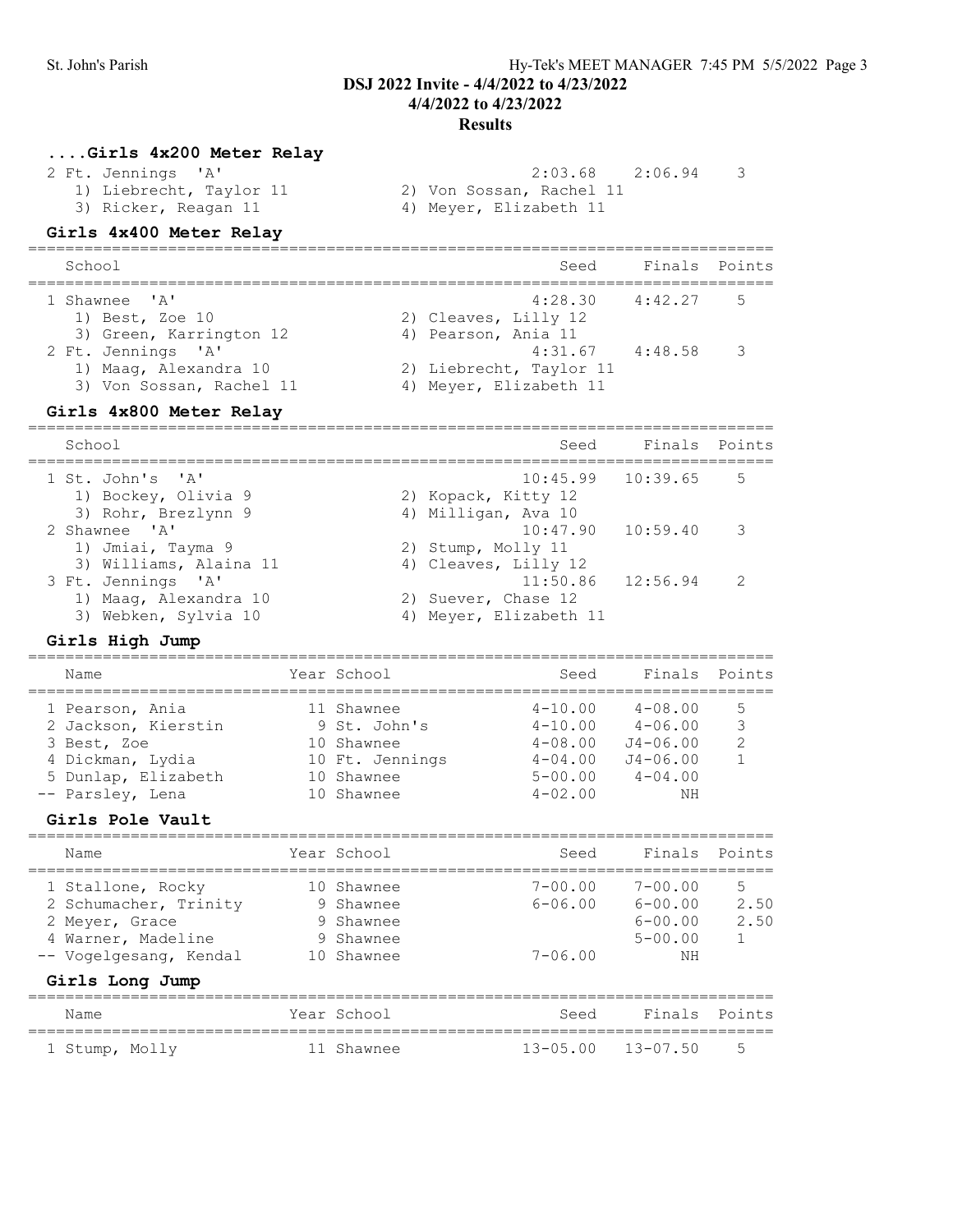# St. John's Parish Hy-Tek's MEET MANAGER 7:45 PM 5/5/2022 Page 4 DSJ 2022 Invite - 4/4/2022 to 4/23/2022 4/4/2022 to 4/23/2022 Results

# ....Girls Long Jump

| 2 Stallone, Rocky     | 10 Shawnee | $10 - 03.75$ | $13 - 03.00$ | - 3 |
|-----------------------|------------|--------------|--------------|-----|
| 3 Schumacher, Trinity | 9 Shawnee  | $11 - 02.00$ | $12 - 10.00$ | -2  |
| 4 Miller, Olivia      | 10 Shawnee | 12-04.00     | $10 - 09.50$ | 1   |
| 5 Parsley, Lena       | 10 Shawnee | $10 - 06.50$ | 10-06.00     |     |

#### Girls Shot Put

| Name                | Year School     | Seed         | Finals       | Points         |
|---------------------|-----------------|--------------|--------------|----------------|
| 1 Fisher, Berkley   | 10 Shawnee      | $27 - 01.00$ | $28 - 06.50$ | 5              |
| 2 Thomas, Kaleigh   | 10 Shawnee      | $26 - 04.00$ | $25 - 00.00$ | 3              |
| 3 Hubert, Christina | 11 Ft. Jennings | $26 - 11.50$ | $24 - 09.50$ | $\overline{2}$ |
| 4 Ferguson, Aliah   | 9 St. John's    | $23 - 11.00$ | $24 - 07.00$ |                |
| 5 Hines, Alivia     | 10 St. John's   | $23 - 09.75$ | $24 - 06.00$ |                |
| 6 Steele, Cady      | 10 Shawnee      | $25 - 01.00$ | $22 - 04.00$ |                |
| 7 Schneer, Emma     | 10 St. John's   | $22 - 08.00$ | $19 - 10.00$ |                |
| 8 Miller, Olivia    | 10 Shawnee      | $21 - 08.00$ | $19 - 06.50$ |                |
| 9 Evans, Alayna     | 9 Shawnee       | $17 - 06.00$ | $17 - 09.00$ |                |
| 10 Reed, Kylee      | 10 Shawnee      | $17 - 01.00$ | $16 - 03.00$ |                |
|                     |                 |              |              |                |

# Girls Discus Throw

| Name                | Year School     | Seed         | Finals    | Points         |
|---------------------|-----------------|--------------|-----------|----------------|
| 1 Steele, Cady      | 10 Shawnee      | $85 - 09$    | $81 - 07$ | 5              |
| 2 Siefker, Morgan   | 9 Ft. Jennings  | $94 - 09.75$ | $79 - 07$ | 3              |
| 3 Schneer, Emma     | 10 St. John's   | $65 - 09$    | $73 - 11$ | $\mathfrak{D}$ |
| 4 Thomas, Kaleigh   | 10 Shawnee      | $78 - 11$    | $71 - 02$ |                |
| 5 Fisher, Berkley   | 10 Shawnee      | $70 - 01$    | 68-08     |                |
| 6 Ferquson, Aliah   | 9 St. John's    | $64 - 09$    | $64 - 01$ |                |
| 7 Hines, Alivia     | 10 St. John's   | $64 - 09$    | $60 - 05$ |                |
| 8 Hubert, Christina | 11 Ft. Jennings | $67 - 00.75$ | $60 - 03$ |                |
| 9 Miller, Olivia    | 10 Shawnee      | $61 - 00$    | $59 - 07$ |                |
| 10 Evans, Alayna    | 9 Shawnee       | $46 - 06$    | $41 - 10$ |                |
| 11 Reed, Kylee      | Shawnee         | $44 - 11$    | $41 - 02$ |                |

# Boys 100 Meter Dash

| Name                     |    | Year School   | Seed  | Finals H# Points |               |   |
|--------------------------|----|---------------|-------|------------------|---------------|---|
| 1 Upshaw, K.J.           |    | 12 Shawnee    | 10.62 | 11.07            | 3             | 5 |
| 2 Oleson, Brenden        |    | 12 St. John's | 11.60 | 11.59            | 3             | 3 |
| 3 Reynolds, Boston       |    | 10 St. John's | 12.60 | 12.10            | 3             | 2 |
| 4 Parlapiano, Ethan      |    | 10 Shawnee    | 12.38 | 12.15            | 3             |   |
| 5 Jones, Christian       |    | 10 Shawnee    | 12.93 | 12.25            | 3             |   |
| 6 Miller, Brandon        |    | 10 Shawnee    | 13.24 | 12.25            | 2             |   |
| 7 Boggs, Drew            |    | 9 St. John's  | 13.50 | 12.31            | 2             |   |
| 8 Ricker, Blake          |    | 12 St. John's | 12.40 | 12.35            | 3             |   |
| 9 Thompson, Matt         |    | 11 Shawnee    | 13.20 | 12.74            | 3             |   |
| 10 Schier, Wes           |    | 12 St. John's | 13.80 | 12.80            |               |   |
| 11 Green Jr, Keeven      |    | 9 Shawnee     | 13.26 | 12.83            | 2             |   |
| 12 Hile, Gabriel         |    | 9 Shawnee     | 13.77 | 12.86            | 2             |   |
| 13 Chocoj-Gonzalez, Bari |    | 9 St. John's  | 13.80 | 13.03            |               |   |
| 14 Burgei, Noah          |    | 12 St. John's | 13.80 | 13.16            | $\mathcal{L}$ |   |
| 15 Adams, Cale           | 10 | Shawnee       | 14.57 | 13.17            |               |   |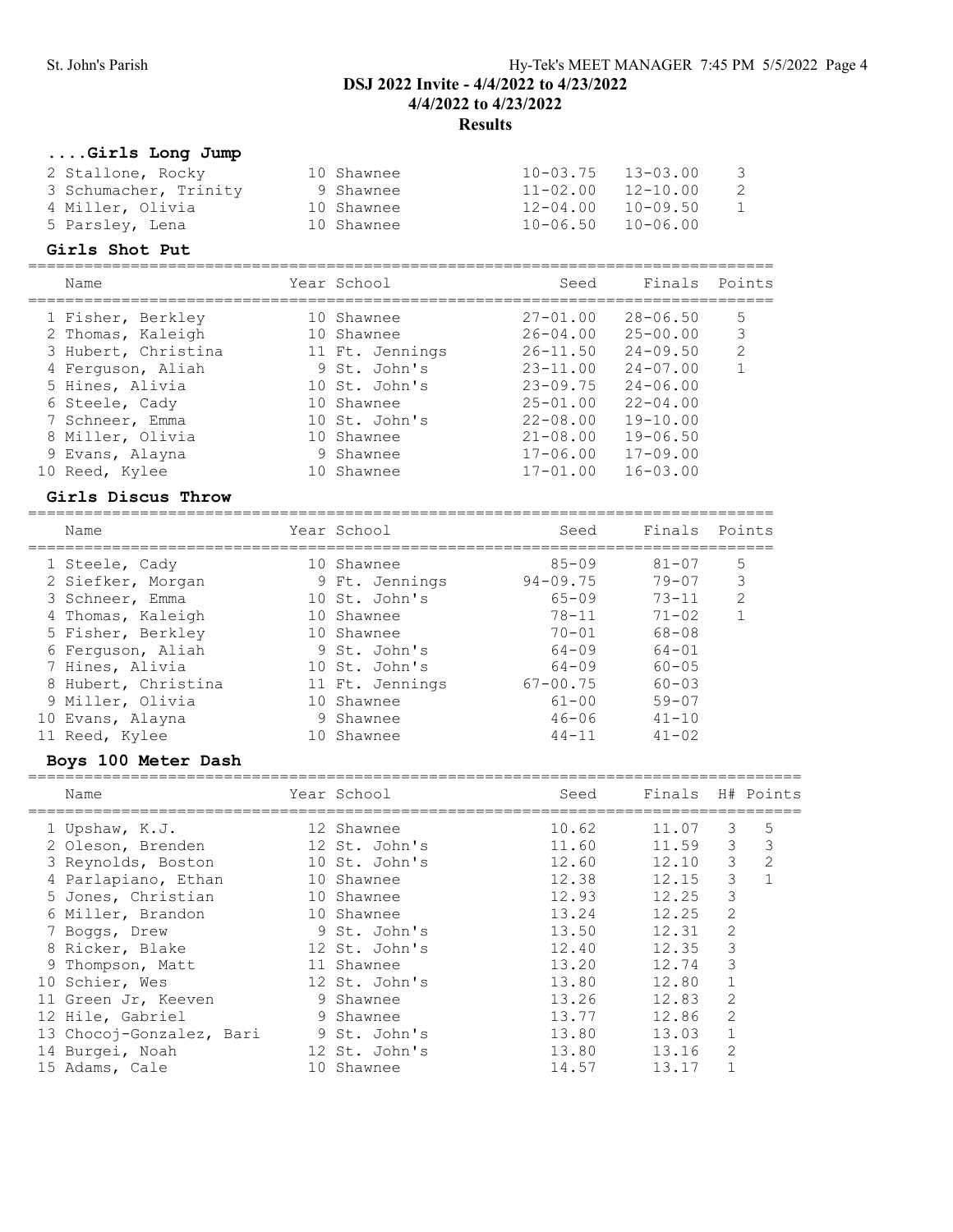### ....Boys 100 Meter Dash

| 16 Beraki, Aaron   | 9 Shawnee  | 13.40 | 13.46 |  |
|--------------------|------------|-------|-------|--|
| 17 Sewell, Shandon | 11 Shawnee | 13.32 | 13.56 |  |
| 18 Shears, Antoine | 9 Shawnee  | 14.01 | 13.57 |  |
| 19 Weber, Jackson  | 9 Shawnee  | 13.98 | 13.73 |  |
| 20 Reeder, Micah   | 9 Shawnee  | 16.29 | 15.74 |  |

### Boys 200 Meter Dash

| Name                  | Year School     | Seed  | Finals |               | H# Points |
|-----------------------|-----------------|-------|--------|---------------|-----------|
|                       |                 |       |        |               |           |
| 1 Alexander, Sean     | 10 Shawnee      | 24.99 | 24.61  | 2             | .5        |
| 2 Reynolds, Boston    | 10 St. John's   | 25.54 | 25.50  | 2             | 3         |
| 3 Parlapiano, Ethan   | 10 Shawnee      | 26.02 | 25.56  | $\mathcal{L}$ | 2         |
| 4 Morgan, Ethan       | 11 Shawnee      | 23.30 | 25.57  | 2             |           |
| 5 Thompson, Matt      | 11 Shawnee      | 28.12 | 27.54  |               |           |
| 6 Hile, Gabriel       | 9 Shawnee       | 27.67 | 28.41  | $\mathcal{L}$ |           |
| 7 Beraki, Aaron       | 9 Shawnee       | 27.88 | 28.41  |               |           |
| 8 Adams, Cale         | 10 Shawnee      | 29.29 | 29.60  |               |           |
| 9 Bolenbaugh, Brayden | 12 Ft. Jennings |       | 29.92  |               |           |
| 10 Reeder, Micah      | 9 Shawnee       | 28.34 | 33.47  |               |           |

#### Boys 400 Meter Dash

### ================================================================================ Year School Seed Finals Points ================================================================================ 1 Altenbach, Justin 12 Shawnee 54.20 54.91 5 2 Alexander, Sean 10 Shawnee 55.19 55.86 3 3 McLay, Garrett 11 Shawnee 1:03.00 1:02.99 2 4 Edinger, Ryan 12 Ft. Jennings 1:10.39 1

# Boys 800 Meter Run

| Name |                   | Year School     | Seed    | Finals Points |               |
|------|-------------------|-----------------|---------|---------------|---------------|
|      | 1 Cleaves, Carter | 10 Shawnee      | 2:13.51 | 2:12.68       | 5             |
|      | 2 Williams, Noah  | 10 Shawnee      | 2:04.64 | 2:12.70       | 3             |
|      | 3 Neidert, Chase  | 11 Ft. Jennings |         | 2:23.82       | $\mathcal{L}$ |
|      | 4 Palte, Drew     | 12 St. John's   | 2:21.00 | 2:25.22       |               |
|      | 5 Kopack, Hank    | 9 St. John's    | 2:29.00 | 2:34.89       |               |
|      | 6 Walpole, Andy   | 9 St. John's    | 2:45.00 | 3:01.51       |               |

### Boys 1600 Meter Run

| Name               | Year School     | Seed    | Finals Points |               |
|--------------------|-----------------|---------|---------------|---------------|
| 1 Cleaves, Carter  | 10 Shawnee      | 4:57.30 | 4:56.71       | 5             |
| 2 Lewis, Cole      | 12 Shawnee      | 5:20.15 | 5:11.97       | 3             |
| 3 Frost, Carson    | 10 Shawnee      | 5:18.05 | 5:15.89       | $\mathcal{L}$ |
| 4 German, Mason    | 10 Ft. Jennings |         | 5:17.64       |               |
| 5 Palte, Drew      | 12 St. John's   | 5:21.00 | 5:22.14       |               |
| 6 Freewalt, Marcus | 12 St. John's   | 5:23.00 | 5:31.22       |               |
| 7 Freewalt, Isaiah | 9 St. John's    | 5:35.00 | 5:34.61       |               |
| 8 Kopack, Hank     | 9 St. John's    | 5:35.00 | 5:34.62       |               |
| 9 Bockey, Aaron    | 10 St. John's   | 5:50.00 | 5:44.38       |               |
| 10 Walpole, Andy   | 9 St. John's    | 5:50.00 | 5:52.70       |               |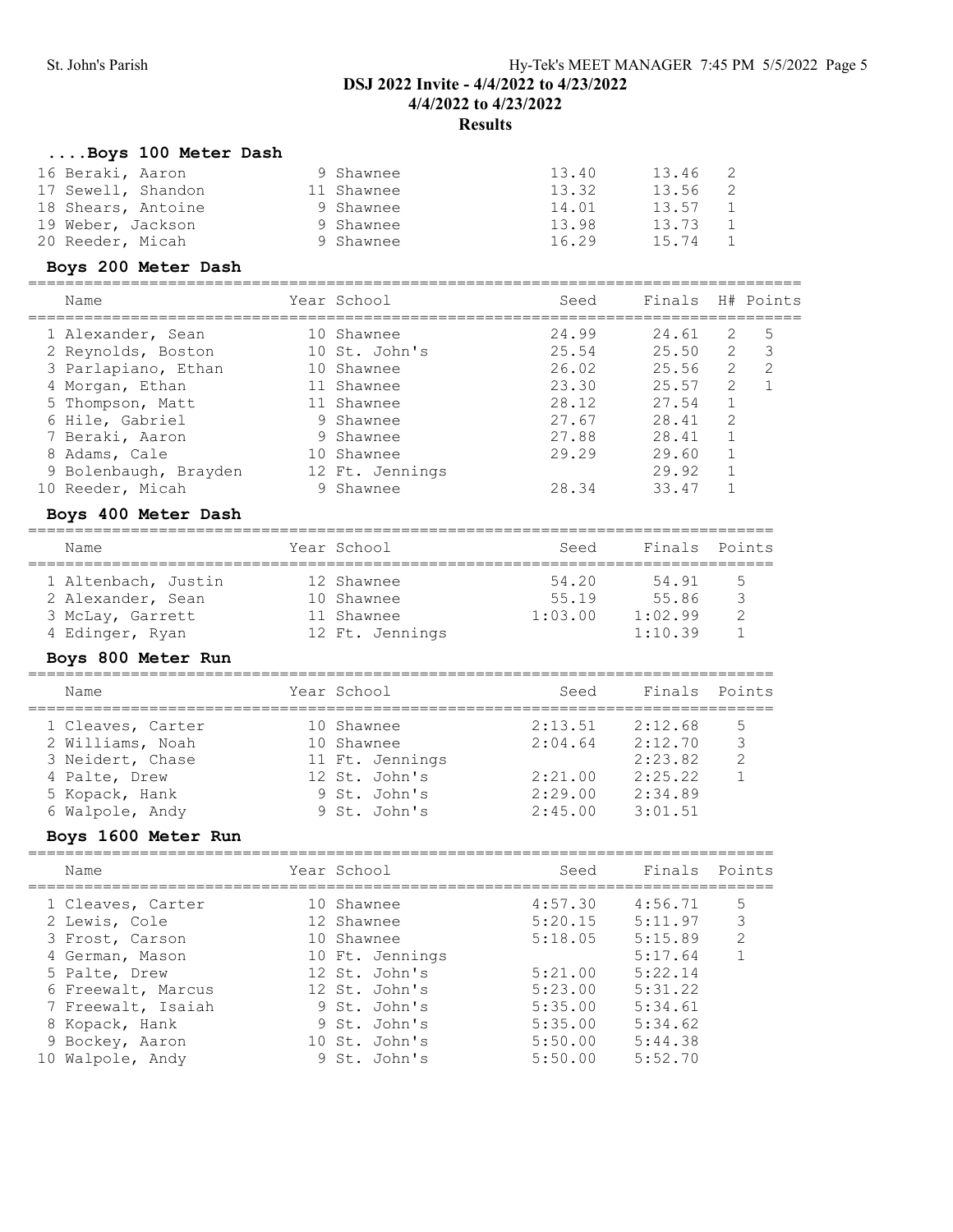# ....Boys 1600 Meter Run

| 11 McNeal, Heath  | 9 Ft. Jennings  | 6:29.60 |
|-------------------|-----------------|---------|
| 12 Gilbert, Gavin | 12 Ft. Jennings | 6:30.06 |

# Boys 3200 Meter Run

| Name                                                                                            | Year School                                                                | Seed                                                     | Finals Points                                            |                         |
|-------------------------------------------------------------------------------------------------|----------------------------------------------------------------------------|----------------------------------------------------------|----------------------------------------------------------|-------------------------|
| 1 Lewis, Cole<br>2 Frost, Carson<br>3 Freewalt, Marcus<br>4 Freewalt, Isaiah<br>5 Bockey, Aaron | 12 Shawnee<br>10 Shawnee<br>12 St. John's<br>9 St. John's<br>10 St. John's | 11:36.11<br>11:24.42<br>11:48.00<br>12:32.00<br>12:55.00 | 11:27.52<br>11:44.46<br>12:15.71<br>12:28.84<br>12:39.89 | 5<br>₹<br>$\mathcal{D}$ |

# Boys 110 Meter Hurdles

| Name              | Year School | Seed  | Finals<br>Points |
|-------------------|-------------|-------|------------------|
| 1 Schaub, Ty      | 9 Shawnee   | 18.50 | 18.12<br>5       |
| 2 Brogee, Luke    | 12 Shawnee  | 19.50 | 18.47            |
| 3 Miller, Brandon | 10 Shawnee  | 19.49 | 19.61            |
| 4 Weber, Jackson  | 9 Shawnee   | 21 30 | 24 Q4            |

### Boys 300 Meter Hurdles

| Name              |  | Year School     | Seed  | Finals H# Points |    |                |
|-------------------|--|-----------------|-------|------------------|----|----------------|
| 1 Miller, Hayden  |  | 11 Shawnee      | 50.07 | 46.22            |    | - 5            |
| 2 Brogee, Luke    |  | 12 Shawnee      | 49.48 | 47.07            |    | $\overline{3}$ |
| 3 Miller, Brandon |  | 10 Shawnee      | 47.90 | 47.33            |    |                |
| 4 Schaub, Ty      |  | 9 Shawnee       | 48.69 | 48.23            |    |                |
| 5 Suever, Keaton  |  | 12 Ft. Jennings |       | 51.58            | -2 |                |
| 6 Webken, Ezra    |  | 9 Ft. Jennings  |       | 52.83            | -2 |                |
|                   |  |                 |       |                  |    |                |

# Boys 4x100 Meter Relay

| School                                        |                                            | Seed Finals Points |                          |
|-----------------------------------------------|--------------------------------------------|--------------------|--------------------------|
| 1 St. John's 'A'                              | 45.90 46.91 5                              |                    |                          |
| 1) Reynolds, Boston 10<br>3) Ricker, Blake 12 | 2) Schier, Wes 12<br>4) Oleson, Brenden 12 |                    |                          |
| 2 Shawnee 'A'<br>1) Thomas, Isaac 10          | 45.92<br>2) Parlapiano, Ethan 10           | 47.05              | $\overline{\phantom{a}}$ |
| 3) Stirn, Joel 9                              | 4) Burden, Scotty 11                       |                    |                          |
| 3 Shawnee 'B'                                 | 53.43                                      | 51.72              | $\mathcal{P}$            |
| 1) Beraki, Aaron 9                            | 2) McLay, Garrett 11                       |                    |                          |
| 3) Hile, Gabriel 9                            | Jones, Christian 10                        |                    |                          |

# Boys 4x200 Meter Relay

| School                  | Seed                 | Finals Points |                |
|-------------------------|----------------------|---------------|----------------|
| 1 Shawnee 'A'           | $1:36.31$ $1:45.16$  |               | 5 <sub>5</sub> |
| 1) Parlapiano, Ethan 10 | 2) Williams, Noah 10 |               |                |
| 3) Burden, Scotty 11    | 4) Upshaw, K.J. 12   |               |                |
| 2 Shawnee 'B'           | 1:38.52              | 1:47.31       | - 2            |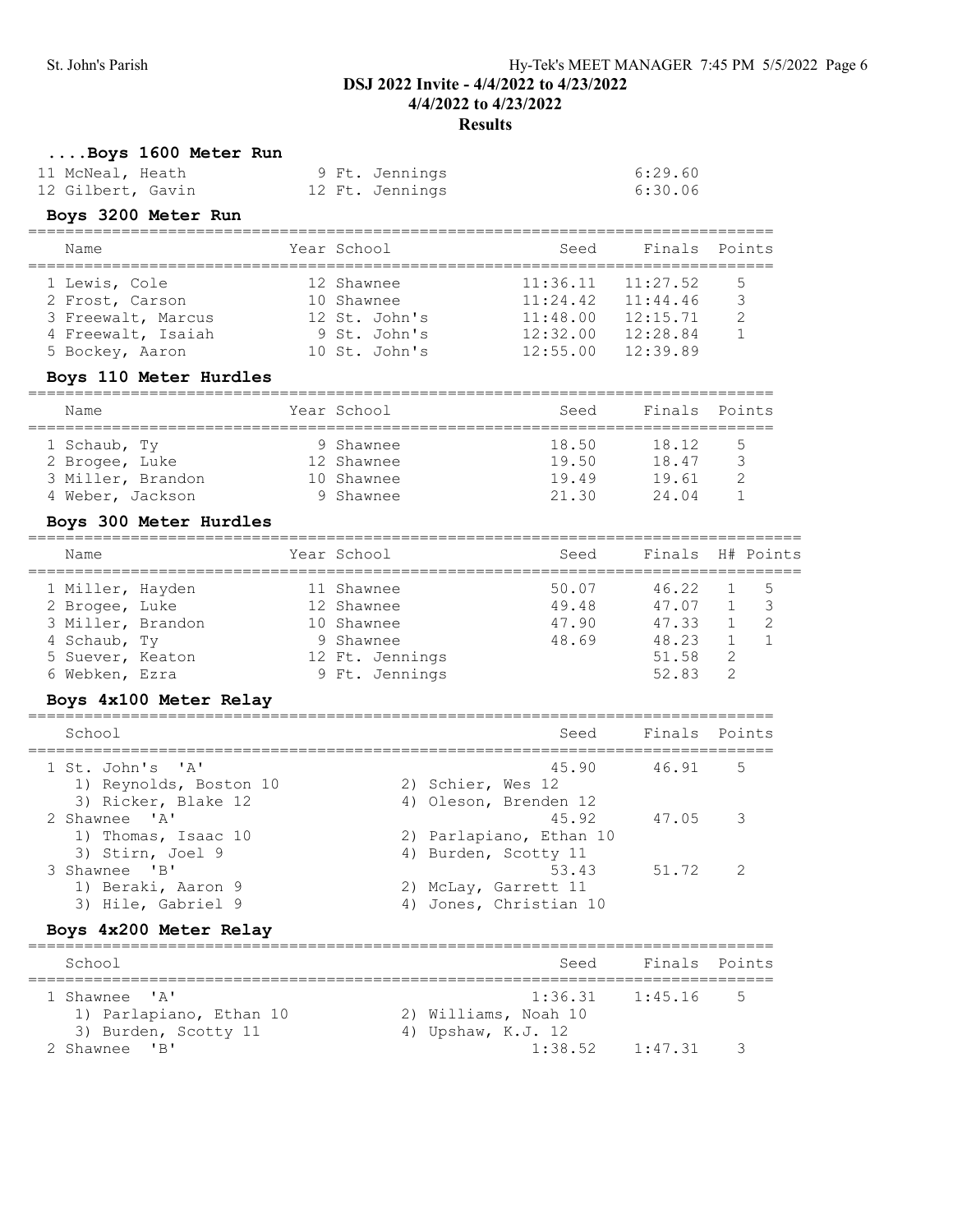# St. John's Parish Hy-Tek's MEET MANAGER 7:45 PM 5/5/2022 Page 7 DSJ 2022 Invite - 4/4/2022 to 4/23/2022 4/4/2022 to 4/23/2022 Results

### ....Boys 4x200 Meter Relay

| 2) Green Jr, Keeven 9    |
|--------------------------|
| 4) Morgan, Ethan 11      |
| 1:49.27                  |
| 2) Calvelage, Brayden 11 |
| 4) Stechschulte, Ian 9   |
|                          |

#### Boys 4x400 Meter Relay

| School                                                             | Seed                                           | Finals Points |               |
|--------------------------------------------------------------------|------------------------------------------------|---------------|---------------|
| 1 Shawnee 'A'<br>1) Johns, Isaiah 12                               | $3:32.55$ $3:48.36$<br>2) Altenbach, Justin 12 |               | 5             |
| 3) Burden, Scotty 11<br>2 Ft. Jennings 'A'<br>1) Neidert, Chase 11 | 4) Williams, Noah 10<br>2) Suever, Keaton 12   | 3:52.31       | 3             |
| 3) Maag, Jaret 11<br>3 Shawnee 'B'                                 | 4) Howbert, Ian 9<br>3:35.98                   | 3:53.59       | $\mathcal{D}$ |
| 1) Alexander, Sean 10<br>3) Miller, Brandon 10<br>4 St. John's 'A' | 2) Stirn, Joel 9<br>4) Cleaves, Carter 10      | 4:06.63       |               |
| 1) Palte, Drew 12<br>3) Boggs, Drew 9                              | 2) Kopack, Hank 9<br>4) Freewalt, Isaiah 9     |               |               |

### Boys 4x800 Meter Relay

================================================================================ Seed Finals Points ================================================================================ 8:40.21 9:12.16 5 1) Cover, Thomas 11 2) Johns, Isaiah 12<br>3) Cleaves, Carter 10 4) Williams, Noah 10 3) Cleaves, Carter 10 (4) Williams, Noah 10 2 Shawnee 'B' 8:41.05 9:22.33 3 1) Frost, Carson 10 2) Altenbach, Justin 12 3) Lewis, Cole 12 4) Alexander, Sean 10 3 Ft. Jennings 'A' 10:10.33 2 1) Neidert, Chase 11 2) German, Mason 10 3) Webken, Ezra 9 (4) Stechschulte, Ian 9

# Boys High Jump

| Name                                                                                                                                                       | Year School                                                                                        | Seed                                                                    | Finals Points                                                                                |                        |
|------------------------------------------------------------------------------------------------------------------------------------------------------------|----------------------------------------------------------------------------------------------------|-------------------------------------------------------------------------|----------------------------------------------------------------------------------------------|------------------------|
| 1 Boggs, Drew<br>2 Newell, Tevin<br>3 Altenbach, Justin<br>3 Edinger, Ryan<br>5 Stirn, Joel<br>5 Parsley, Jameson<br>-- Green Jr, Keeven<br>Boys Long Jump | 9 St. John's<br>12 Shawnee<br>12 Shawnee<br>12 Ft. Jennings<br>9 Shawnee<br>9 Shawnee<br>9 Shawnee | $5 - 08.00$<br>$5 - 08.00$<br>$5 - 00.00$<br>$5 - 04.00$<br>$5 - 00.00$ | $5 - 08.00$<br>$5 - 06.00$<br>$5 - 04.00$<br>$5 - 04.00$<br>$5 - 02.00$<br>$5 - 02.00$<br>NΗ | 5<br>3<br>1.50<br>1.50 |
| Name                                                                                                                                                       | Year School                                                                                        | Seed                                                                    | Finals Points                                                                                |                        |
| 1 Oleson, Brenden<br>2 Boggs, Drew                                                                                                                         | 12 St. John's<br>9 St. John's                                                                      | $20 - 08.00$ $19 - 11.00$<br>$19 - 09.00$                               | $19 - 08.00$                                                                                 | 5<br>3                 |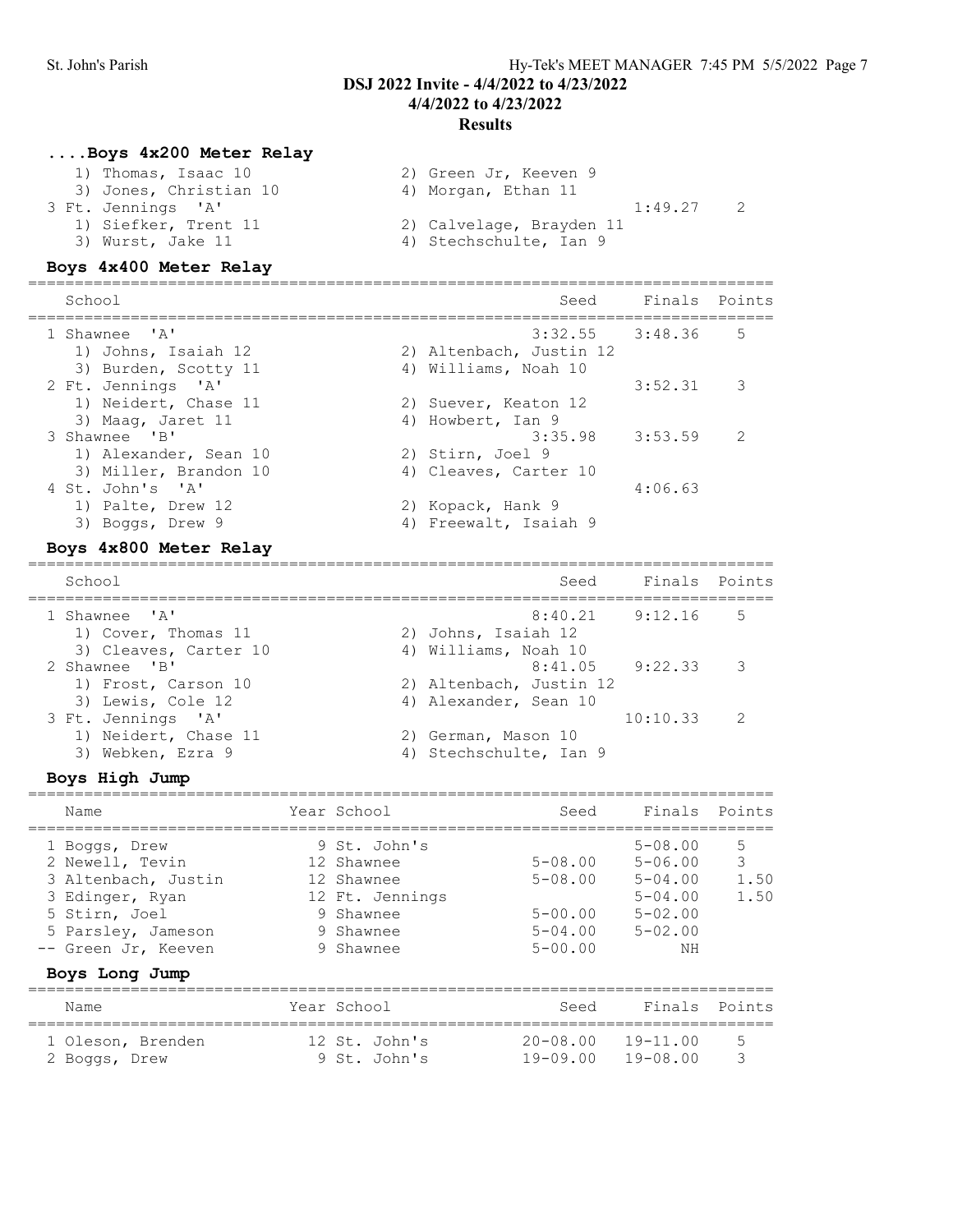# St. John's Parish Hy-Tek's MEET MANAGER 7:45 PM 5/5/2022 Page 8 DSJ 2022 Invite - 4/4/2022 to 4/23/2022 4/4/2022 to 4/23/2022 Results

# ....Boys Long Jump

| 9 Shawnee       |              | $19 - 00.50$ | 2                    |
|-----------------|--------------|--------------|----------------------|
| 11 Ft. Jennings |              | $16 - 09.00$ | 1                    |
| 9 St. John's    | $16 - 00.00$ | $16 - 07.00$ |                      |
| 12 Shawnee      | $16 - 06.50$ | $16 - 04.00$ |                      |
| 11 Ft. Jennings |              | $15 - 11.00$ |                      |
| 11 Shawnee      | $15 - 02.00$ | $14 - 09.00$ |                      |
| 9 Shawnee       |              | $14 - 08.50$ |                      |
|                 |              |              | 18-06.50<br>14-09.00 |

# Boys Shot Put

| Name<br>==================================== | Year School     | Seed         | Finals Points |                |
|----------------------------------------------|-----------------|--------------|---------------|----------------|
| 1 Sewell, Shandon                            | 11 Shawnee      | $52 - 09.00$ | $51 - 10.00$  | 5              |
| 2 Clayton, Alton                             | 11 Shawnee      | $40 - 09.50$ | $42 - 11.00$  | 3              |
| 3 Richardson, Akyus                          | 9 Shawnee       | $41 - 01.00$ | $42 - 10.00$  | $\overline{2}$ |
| 4 Cross, Dillon                              | 12 St. John's   | $44 - 00.00$ | $40 - 07.50$  | $\mathbf{1}$   |
| 5 Troyer, Aidan                              | 12 St. John's   | $40 - 00.00$ | $37 - 05.00$  |                |
| 6 Stone, Gage                                | 12 Ft. Jennings |              | $36 - 07.00$  |                |
| 7 Miller, Jacob                              | 12 St. John's   |              | $36 - 06.00$  |                |
| 8 Wurst, Jake                                | 11 Ft. Jennings |              | $34 - 05.25$  |                |
| 9 Pohlman, Kevin                             | 12 St. John's   |              | $33 - 11.50$  |                |
| 10 Wurst, Nick                               | 12 Ft. Jennings |              | $33 - 00.50$  |                |
| 11 Bockey, Zane                              | 10 St. John's   |              | $32 - 05.00$  |                |
| 12 Siebeneck, Carsen                         | 10 Ft. Jennings |              | $32 - 00.50$  |                |
| 13 Miller, Ezra                              | 9 Shawnee       | $30 - 10.00$ | $31 - 06.50$  |                |
| 14 Caprilla, Benjamin                        | 9 Shawnee       | $30 - 03.00$ | $29 - 10.50$  |                |
| 15 Lewis, Ethan                              | 10 Shawnee      | $30 - 04.00$ | $29 - 00.00$  |                |
| 16 Lewis, Joseph                             | 10 Shawnee      | $30 - 06.50$ | $26 - 11.00$  |                |
| 17 Snider, Chris                             | 11 Shawnee      | $25 - 09.50$ | $26 - 00.50$  |                |
| 18 Gilbert, Seth                             | 9 Shawnee       | $24 - 05.00$ | $25 - 05.00$  |                |
| 19 Edwards, Gage                             | 9 Shawnee       | $24 - 08.00$ | $23 - 09.00$  |                |
| 20 Hull, Aaron                               | 9 Shawnee       | $20 - 01.00$ | $19 - 10.00$  |                |
| 21 Shears, Antoine                           | 9 Shawnee       | $21 - 02.00$ | $19 - 08.00$  |                |
| 22 Edsall, Max                               | 10 St. John's   |              | $17 - 11.00$  |                |

# Boys Discus Throw

|    | Name                  |    | Year School     | Seed       | Finals     | Points         |
|----|-----------------------|----|-----------------|------------|------------|----------------|
|    | 1 Sewell, Shandon     | 11 | Shawnee         | $147 - 04$ | $126 - 09$ | 5              |
|    | 2 Clayton, Alton      | 11 | Shawnee         | $111 - 09$ | $122 - 07$ | 3              |
|    | 3 Richardson, Akyus   | 9  | Shawnee         | $113 - 08$ | $115 - 06$ | $\overline{2}$ |
| 4  | Bockey, Zane          |    | 10 St. John's   | $114 - 02$ | $111 - 07$ |                |
|    | 5 Siebeneck, Carsen   |    | 10 Ft. Jennings |            | $101 - 02$ |                |
|    | 6 Pohlman, Kevin      |    | 12 St. John's   | $103 - 00$ | $97 - 04$  |                |
|    | 7 Miller, Jacob       |    | 12 St. John's   | $104 - 00$ | $94 - 03$  |                |
|    | 8 Ricker, Brady       |    | 9 St. John's    |            | $91 - 02$  |                |
|    | 9 Edinger, Ryan       |    | 12 Ft. Jennings |            | $87 - 09$  |                |
| 10 | Miller, Ezra          | 9  | Shawnee         | $82 - 00$  | $85 - 07$  |                |
|    | 11 Edwards, Gage      | 9  | Shawnee         | $61 - 04$  | $83 - 00$  |                |
|    | 12 Caprilla, Benjamin | 9  | Shawnee         | $83 - 09$  | $77 - 01$  |                |
|    | 13 Lewis, Ethan       | 10 | Shawnee         | $77 - 09$  | $73 - 06$  |                |
|    | 14 Lewis, Joseph      | 10 | Shawnee         | $81 - 11$  | $73 - 02$  |                |
|    | 15 Stone, Gage        |    | 12 Ft. Jennings |            | $72 - 04$  |                |
|    | 16 Snider, Chris      | 11 | Shawnee         | $71 - 04$  | $71 - 00$  |                |